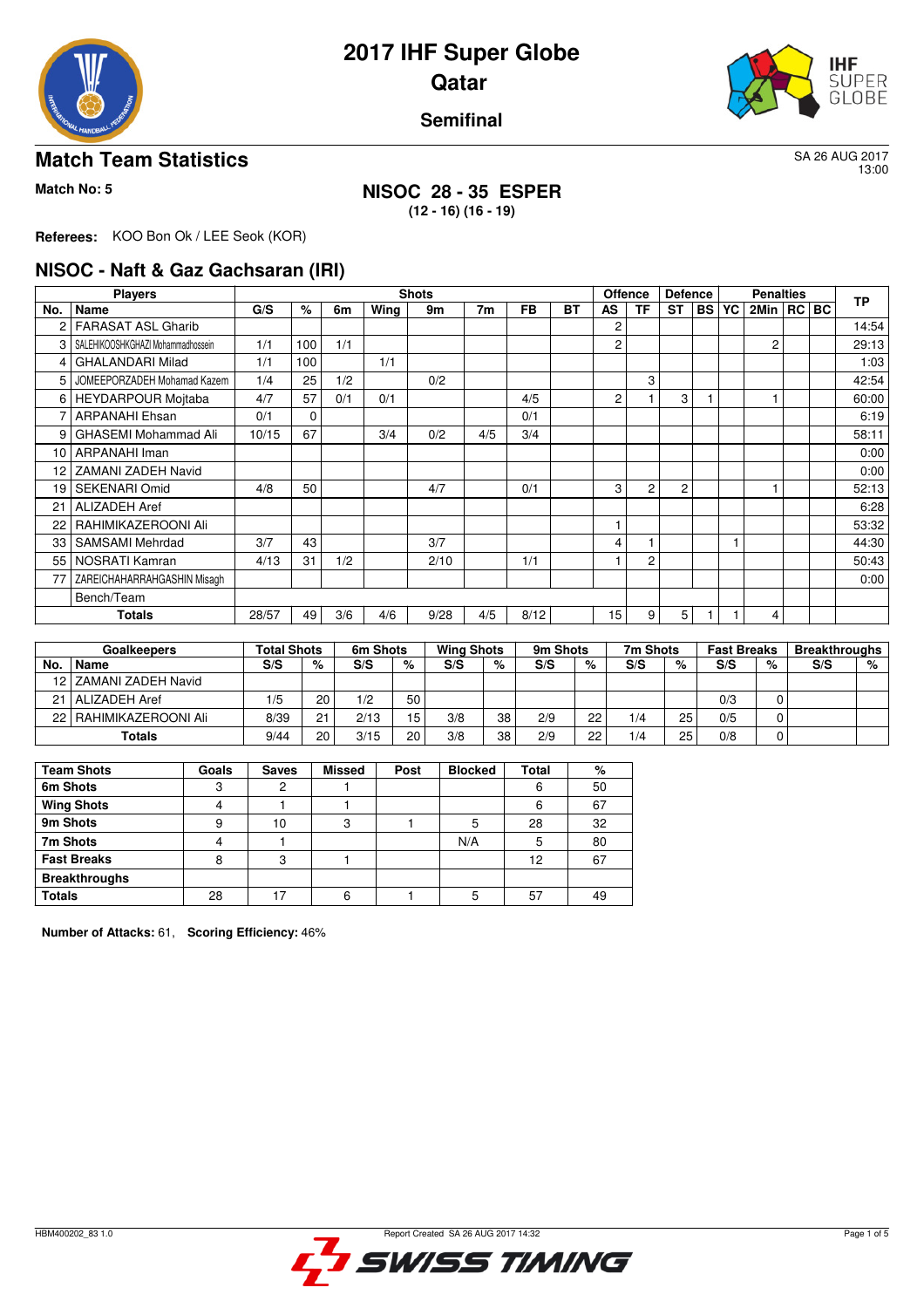

13:00

**Semifinal**

# **Match Team Statistics** SA 26 AUG 2017

ш

### **Match No: 5 NISOC 28 - 35 ESPER (12 - 16) (16 - 19)**

**Referees:** KOO Bon Ok / LEE Seok (KOR)

0/1

1/5

# **IRI - Naft & Gaz Gachsaran (IRI)**

### **Shots Distribution Players** Goals / Shots 9 GHASEMI M 2 FARASAT ASL G 3 SALEHIKOOSHKGHAZI 4 GHALANDARI M 6 HEYDARPOUR M 7 ARPANAHI E 5 JOMEEPORZADEH M  $\frac{9}{1/1}$   $\frac{1}{1/1}$   $\frac{1}{1/1}$   $\frac{2}{2}$ <br> $\frac{1}{1/1}$   $\frac{0}{1/1}$   $\frac{0}{1/2}$  $1/1$   $2/2$ 1/1 0/1  $1/1$  1/2 0/1  $1/1$  0/2 0/1  $1/2$  2/2 2/2 1/1 1/1 1/1 1-Blocked 2-Missed 1-Blocked 10 ARPANAHI | 12 ZAMANI ZADEH N 19 SEKENARI O 21 ALIZADEH A 22 RAHIMIKAZEROONIA 33 SAMSAMI M 55 NOSRATI K<br>173 1 - 173 1  $\frac{1}{1/2}$ 2/2 1/3 0/1 ł, ł. ł, ł,  $1/1$  0/2  $\frac{1}{1/1}$  0/1  $\frac{1}{2}$  1/1 t i U ۱ĭ  $\frac{1}{2}$  0/1 1/1 1/1 H.  $0/1$  1/1 2-Missed 1-Post 2-Blocked 2-Missed 1-Blocked 77 ZAREICHAHARRAHGASH **Team Offence Defence Goalkeepers** Saves / Shots Goals / Shots  $4/5$ 4/6  $\overline{a}$  $0/0$  $0/0$  $5/7$   $2/4$   $5/7$  $\backslash$  6/7  $2/2$ 1/1 5/8  $3/4$  0/6 **Breakthroughs** š j  $\overline{1}$ 4/6 4/5 5/6  $\overline{\phantom{a}}$ 6-Missed 1-Post 5-Blocked  $1/3$ ,  $2/16$  $4/9$   $3/5$  $4/5$ 3/4 **7m 7m**  $1/2$ 3/4

8/12



8/10

1/1

| 1/3 | 1/9 | 1/4 |
|-----|-----|-----|
| 3/8 | 1/1 | 0/6 |
| 0/6 | 1/2 | 1/5 |

| 12 ZAMANI ZADEH N |  |  |  |  |  |  |  |
|-------------------|--|--|--|--|--|--|--|
|                   |  |  |  |  |  |  |  |
|                   |  |  |  |  |  |  |  |
|                   |  |  |  |  |  |  |  |
|                   |  |  |  |  |  |  |  |

| 21 ALIZADEH A |     |     |
|---------------|-----|-----|
| 1/1           |     | 0/1 |
| 0/2           |     |     |
|               | 0/1 |     |

| 22 RAHIMIKAZEROONI A |     |     |  |  |  |  |  |  |
|----------------------|-----|-----|--|--|--|--|--|--|
| 0/2                  | 1/9 | 1/3 |  |  |  |  |  |  |
| 3/6                  | 1/1 | 0/6 |  |  |  |  |  |  |
| 0/6                  | 1/1 | 1/5 |  |  |  |  |  |  |

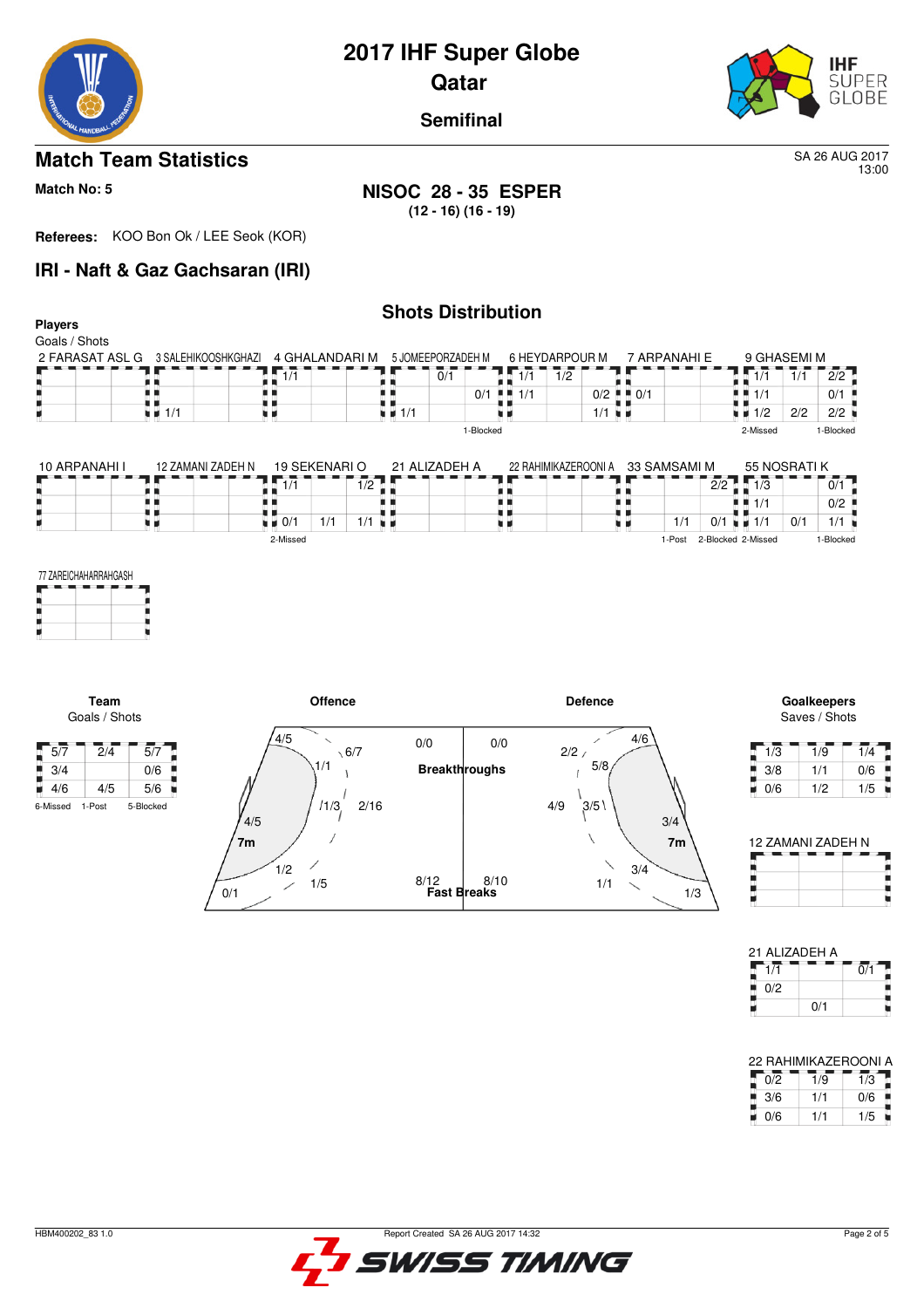



**Semifinal**

## **Match Team Statistics** SA 26 AUG 2017

13:00

# **Match No: 5 NISOC 28 - 35 ESPER**

**(12 - 16) (16 - 19)**

**Referees:** KOO Bon Ok / LEE Seok (KOR)

## **ESPER - Esperance Sportive de Tunis (TUN)**

|     | <b>Players</b>              |      |             |       |      | <b>Shots</b> |     |           |           |                | <b>Offence</b><br><b>Defence</b> |           |                | <b>Penalties</b> |                |  |  | <b>TP</b> |
|-----|-----------------------------|------|-------------|-------|------|--------------|-----|-----------|-----------|----------------|----------------------------------|-----------|----------------|------------------|----------------|--|--|-----------|
| No. | Name                        | G/S  | ℅           | 6m    | Wing | 9m           | 7m  | <b>FB</b> | <b>BT</b> | <b>AS</b>      | TF                               | <b>ST</b> | <b>BS</b>      | <b>YC</b>        | 2Min   RC   BC |  |  |           |
|     | <b>BEDOUI Ahmedamine</b>    |      |             |       |      |              |     |           |           | 2              |                                  |           |                |                  |                |  |  | 44:50     |
| 5   | <b>ELMEJED Ademsaid</b>     |      |             |       |      |              |     |           |           |                |                                  |           |                |                  |                |  |  | 13:29     |
| 6   | <b>HACHICHA Mohamedlyes</b> | 0/1  | $\mathbf 0$ | 0/1   |      |              |     |           |           | 2              |                                  |           |                |                  |                |  |  | 21:09     |
| 13  | <b>BHAR Mohamedali</b>      | 4/8  | 50          | 0/1   | 1/3  |              | 1/1 | 2/3       |           |                |                                  |           |                |                  |                |  |  | 39:16     |
| 14  | AISSA Hamdi                 | 1/2  | 50          | 0/1   |      |              |     | 1/1       |           |                |                                  |           | $\overline{c}$ |                  |                |  |  | 44:07     |
| 15  | <b>ABDELLI Bilel</b>        | 3/3  | 100         | 2/2   |      | 1/1          |     |           |           |                | $\overline{2}$                   |           |                |                  |                |  |  | 16:54     |
| 16  | <b>ELABED Achraf</b>        |      |             |       |      |              |     |           |           |                |                                  |           |                |                  |                |  |  | 14:54     |
| 21  | <b>BOUGHANMI Oussama</b>    | 9/11 | 82          | 1/1   | 4/5  |              | 1/1 | 3/4       |           | $\overline{c}$ |                                  |           |                |                  |                |  |  | 45.06     |
| 24  | YOUSEFINEZHAD Amin          | 1/1  | 100         | 1/1   |      |              |     |           |           | 2              |                                  |           | 3              |                  |                |  |  | 35.26     |
| 25  | <b>BENSALAH Abdelhak</b>    | 5/9  | 56          | 2/4   | 0/1  | 3/4          |     |           |           | 7              |                                  |           |                |                  |                |  |  | 43:06     |
| 43  | <b>BOUKADIDA Chafik</b>     | 2/3  | 67          |       |      |              | 1/2 | 1/1       |           |                |                                  |           |                |                  |                |  |  | 14:54     |
| 66  | <b>BENFADHEL Mustapha</b>   | 1/1  | 100         |       |      |              |     | 1/1       |           |                |                                  |           |                |                  |                |  |  | 15:09     |
| 77  | <b>AMRI Nidhal</b>          | 5/7  | 71          | 3/3   |      | 2/4          |     |           |           | 3              | 4                                |           |                |                  |                |  |  | 44:50     |
| 81  | <b>BERRICH Hamza</b>        |      |             |       |      |              |     |           |           |                |                                  |           |                |                  |                |  |  | 0:16      |
| 92  | <b>JAZIRI Oussama</b>       | 4/7  | 57          | 3/4   |      | 1/3          |     |           |           | 2              |                                  |           |                |                  |                |  |  | 26:34     |
|     | Bench/Team                  |      |             |       |      |              |     |           |           |                |                                  |           |                |                  |                |  |  |           |
|     | Totals                      |      | 66          | 12/18 | 5/9  | 7/12         | 3/4 | 8/10      |           | 22             | 10                               | 4         | 5              | 2                | 3              |  |  |           |

|     | Goalkeepers              | <b>Total Shots</b> |    | 6m Shots |    | <b>Wing Shots</b> |    | 9m Shots |    | 7m Shots |          | <b>Fast Breaks</b> |                 | <b>Breakthroughs</b> |   |
|-----|--------------------------|--------------------|----|----------|----|-------------------|----|----------|----|----------|----------|--------------------|-----------------|----------------------|---|
| No. | Name                     | S/S                | %  | S/S      | %  | S/S               | %  | S/S      | %  | S/S      | %        | S/S                | %               | S/S                  | % |
|     | <b>BEDOUI Ahmedamine</b> | 17/37              | 46 | 2/5      | 40 | 1/3               | 33 | 10/17    | 59 | 1/2      | 50       | 3/10               | 30 <sub>1</sub> |                      |   |
|     | 16 ELABED Achraf         | 0/7                |    |          |    | 0/2               |    | 0/2      |    | 0/2      | $\Omega$ | 0/1                |                 |                      |   |
| 81  | BERRICH Hamza            | 0'                 |    |          |    |                   |    |          |    | 0'       | 0        |                    |                 |                      |   |
|     | Totals                   | 17/45              | 38 | 2/5      | 40 | 1/5               | 20 | 10/19    | 53 | 1/5      | 20       | 3/11               | 27              |                      |   |

| <b>Team Shots</b>    | Goals | <b>Saves</b> | <b>Missed</b> | Post | <b>Blocked</b> | Total | %  |
|----------------------|-------|--------------|---------------|------|----------------|-------|----|
| 6m Shots             | 12    |              |               |      |                | 18    | 67 |
| <b>Wing Shots</b>    | 5     | 3            |               |      |                | 9     | 56 |
| 9m Shots             |       | c            |               |      |                | 12    | 58 |
| 7m Shots             |       |              |               |      | N/A            |       | 75 |
| <b>Fast Breaks</b>   | 8     |              | 2             |      |                | 10    | 80 |
| <b>Breakthroughs</b> |       |              |               |      |                |       |    |
| <b>Totals</b>        | 35    |              |               | c    |                | 53    | 66 |

**Number of Attacks:** 62, **Scoring Efficiency:** 56%

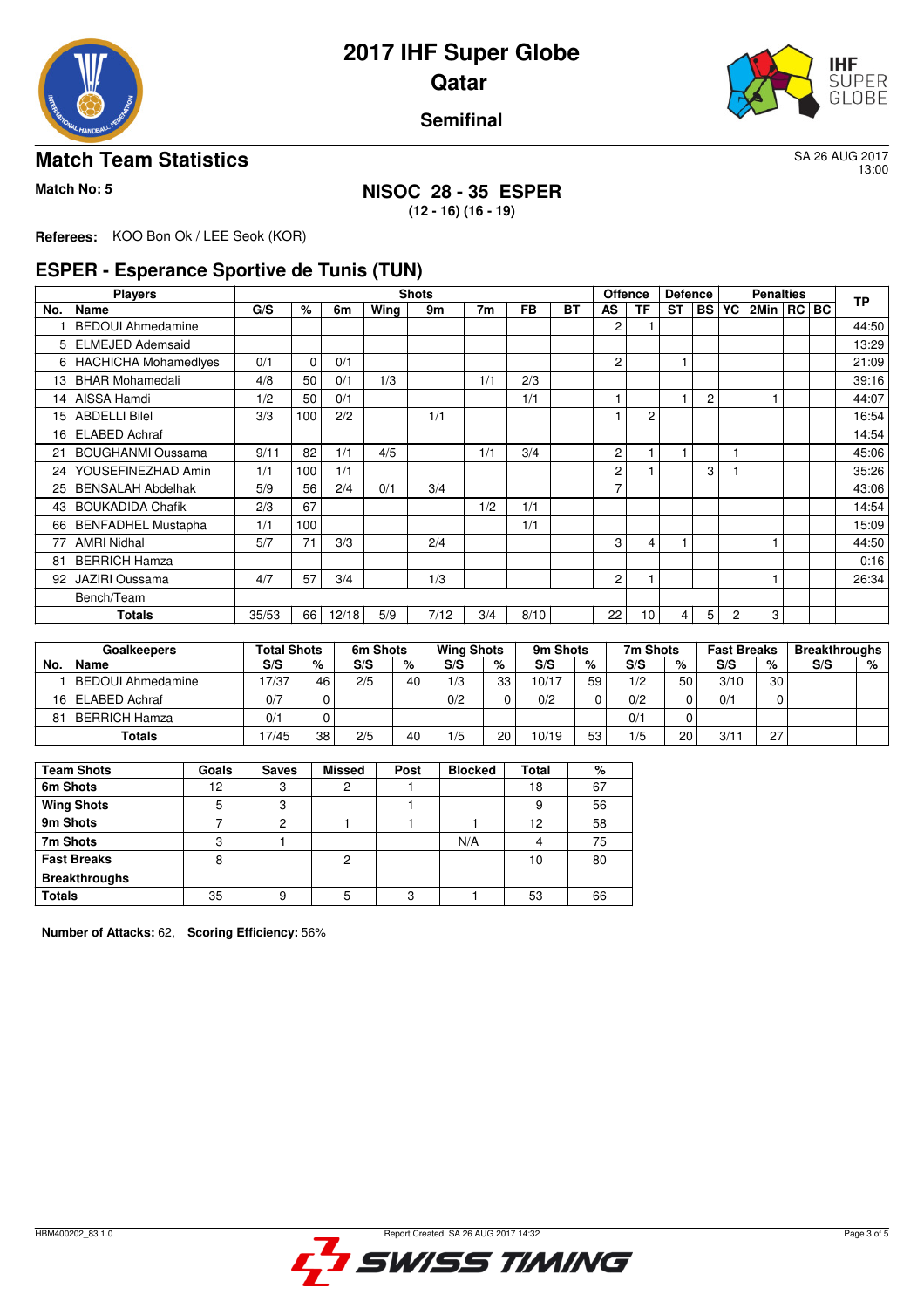

13:00

**Semifinal**

# **Match Team Statistics** SA 26 AUG 2017

**Match No: 5 NISOC 28 - 35 ESPER (12 - 16) (16 - 19)**

**Referees:** KOO Bon Ok / LEE Seok (KOR)

# **TUN - Esperance Sportive de Tunis (TUN)**

4/6

2/2

| <b>Players</b>                       |                                    |                             |                       |                                   |                              |                                   | <b>Shots Distribution</b>   |                                         |            |                             |                                   |              |                      |                            |                             |                 |
|--------------------------------------|------------------------------------|-----------------------------|-----------------------|-----------------------------------|------------------------------|-----------------------------------|-----------------------------|-----------------------------------------|------------|-----------------------------|-----------------------------------|--------------|----------------------|----------------------------|-----------------------------|-----------------|
| Goals / Shots<br>1 BEDOUI A          |                                    | 5 ELMEJED A                 |                       | 6 HACHICHA M                      |                              | 13 BHAR M                         |                             |                                         | 14 AISSA H |                             |                                   | 15 ABDELLI B |                      | 16 ELABED A                |                             |                 |
|                                      |                                    | . .                         |                       |                                   |                              | $\sqrt{0/1}$                      |                             |                                         |            |                             |                                   |              | $\overline{1}/1$     |                            |                             |                 |
|                                      |                                    | . .<br>. .                  |                       |                                   |                              | . .                               |                             | $2/2$ $\blacksquare$ $\blacksquare$ 0/1 |            |                             |                                   |              | $1/1$ $\blacksquare$ |                            |                             |                 |
|                                      |                                    | uк                          |                       |                                   |                              | $\blacksquare$ $\blacksquare$ 1/1 |                             | $1/2$ $\blacksquare$                    |            | 1/1                         | $\blacksquare$ $\blacksquare$ 1/1 |              |                      | u 1                        |                             |                 |
|                                      |                                    |                             |                       | 1-Missed                          |                              | 1-Missed 1-Post                   |                             |                                         |            |                             |                                   |              |                      |                            |                             |                 |
|                                      | 21 BOUGHANMI O                     | 24 YOUSEFINEZHAD A          |                       | 25 BENSALAH A                     |                              |                                   | 43 BOUKADIDA C              |                                         |            | 66 BENFADHEL M              | 77 AMRI N                         |              |                      |                            | 81 BERRICH H                |                 |
| $\sqrt{1/1}$                         | $\overline{4}/\overline{4}$<br>1/1 | $\overline{1}/\overline{1}$ |                       | $\overline{11/1}$                 | 0/1                          |                                   | $\overline{0}/\overline{1}$ |                                         |            | $\overline{1}/\overline{1}$ |                                   |              | $\overline{1/1}$     |                            |                             |                 |
| $\frac{1}{4}$ 1/1                    |                                    | . .                         |                       | $\blacksquare$ 1/2<br>٠           |                              | $2/2$ $\blacksquare$ 1/1          |                             |                                         |            |                             | $+ 1/1$                           | 0/1          | $1/1$                |                            |                             |                 |
| $\blacksquare$ 2/2                   | 0/1                                | . .<br>W 16                 |                       | $\blacksquare$ $\blacksquare$ 1/1 |                              | . .                               |                             | $1/1$ $\blacksquare$                    |            |                             | $\blacksquare$ $\blacksquare$ 1/1 |              | $1/1$ $\blacksquare$ |                            |                             |                 |
| 1-Missed                             |                                    |                             |                       | 1-Missed                          | 1-Blocked                    |                                   |                             |                                         |            |                             |                                   | 1-Post       |                      |                            |                             |                 |
| $\frac{1}{2}$ 1/2<br>1-Missed 1-Post | 1/1<br>Team                        |                             |                       |                                   | <b>Offence</b>               |                                   |                             |                                         |            | <b>Defence</b>              |                                   |              |                      |                            | Goalkeepers                 |                 |
|                                      | Goals / Shots                      |                             |                       |                                   |                              |                                   |                             |                                         |            |                             |                                   |              |                      |                            | Saves / Shots               |                 |
| $\sqrt{2/3}$                         | 8/9                                | $\overline{3}/4$            |                       | 1/3                               | $\checkmark$<br>$\sqrt{1/1}$ | 0/0                               |                             | 0/0                                     |            | 1/5/                        | 0/1<br>╱                          |              |                      | $\overline{27}$            | $\overline{2}/4$            | $\overline{27}$ |
| 5/8                                  | 0/1                                | 6/6                         |                       | 3/4                               |                              |                                   | <b>Breakthroughs</b>        |                                         |            |                             | 1/2                               |              |                      | 1/4                        |                             | 6/6             |
| $-6/6$                               | 1/2                                | 4/5                         |                       |                                   |                              |                                   |                             |                                         |            |                             |                                   |              |                      | 2/6<br>u.                  | 1/5                         | 1/6             |
| 5-Missed                             | 3-Post                             | 1-Blocked                   | 3/4<br>7 <sub>m</sub> |                                   | 4/9<br>13/5,                 |                                   |                             |                                         |            | 2/16<br>1/3                 |                                   | 4/5<br>7m    |                      | 1 BEDOUI A<br>$\sqrt{2/6}$ | $\overline{2}/\overline{4}$ | $\overline{27}$ |
|                                      |                                    |                             |                       | $5/8$                             |                              |                                   |                             |                                         |            |                             | 1/1                               |              |                      |                            |                             |                 |

**Fast Breaks** 8/10

8/12

| 1 BEDOUI A |                  |     |
|------------|------------------|-----|
| 2/6        | $2/\overline{4}$ | 2/7 |
| 1/2        |                  | 6/6 |
| 2/5        | 1/4              | 1/3 |

4/5

6/7

| 16 ELABED A |     |     |  |  |  |  |  |
|-------------|-----|-----|--|--|--|--|--|
| 0/1         |     |     |  |  |  |  |  |
| 0/1         |     |     |  |  |  |  |  |
| 0/1         | 0/1 | 0/3 |  |  |  |  |  |

| 81 BERRICH H |  |  |  |  |  |  |  |
|--------------|--|--|--|--|--|--|--|
|              |  |  |  |  |  |  |  |
| 0/1          |  |  |  |  |  |  |  |